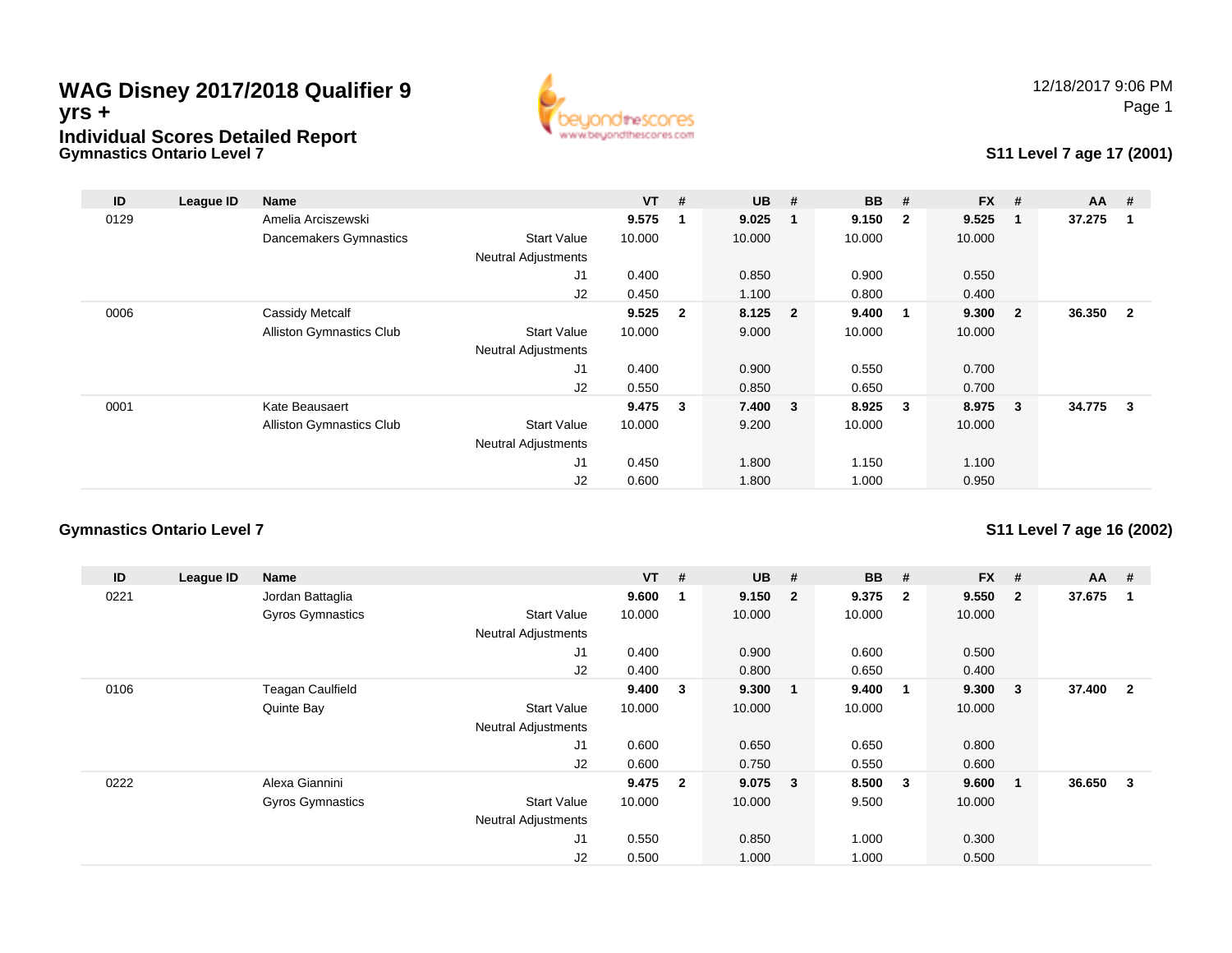### **WAG Disney 2017/2018 Qualifier 9yrs +Individual Scores Detailed Report**



#### **Gymnastics Ontario Level 7**

#### **S11 Level 7 age 14 (2004)**

| ID   | <b>League ID</b> | <b>Name</b>                    |                            | VT     | $\#$           | <b>UB</b> | $\pmb{\#}$              | <b>BB</b> | #                       | <b>FX</b> | $\pmb{\#}$     | <b>AA</b> | #                       |
|------|------------------|--------------------------------|----------------------------|--------|----------------|-----------|-------------------------|-----------|-------------------------|-----------|----------------|-----------|-------------------------|
| 0067 |                  | Bianca Aghar                   |                            | 9.325  | 6              | 9.350     | $\mathbf{1}$            | 9.250     | $\mathbf{1}$            | 9.350     | 6              | 37.275    | $\overline{1}$          |
|      |                  | <b>T-Dot Tumblers</b>          | <b>Start Value</b>         | 10.000 |                | 10.000    |                         | 10.000    |                         | 10.000    |                |           |                         |
|      |                  |                                | <b>Neutral Adjustments</b> |        |                |           |                         |           |                         |           |                |           |                         |
|      |                  |                                | J <sub>1</sub>             | 0.750  |                | 0.650     |                         | 0.800     |                         | 0.600     |                |           |                         |
|      |                  |                                | J2                         | 0.600  |                | 0.650     |                         | 0.700     |                         | 0.700     |                |           |                         |
| 0121 |                  | <b>Tayah Davies</b>            |                            | 9.375  | 4              | 9.300     | $\overline{\mathbf{2}}$ | 8.400     | 6                       | 9.525     | $\mathbf{3}$   | 36.600    | $\overline{2}$          |
|      |                  | Dancemakers Gymnastics         | <b>Start Value</b>         | 10.000 |                | 10.000    |                         | 9.500     |                         | 10.000    |                |           |                         |
|      |                  |                                | <b>Neutral Adjustments</b> |        |                |           |                         |           |                         |           |                |           |                         |
|      |                  |                                | J <sub>1</sub>             | 0.600  |                | 0.800     |                         | 1.100     |                         | 0.550     |                |           |                         |
|      |                  |                                | J2                         | 0.650  |                | 0.600     |                         | 1.100     |                         | 0.400     |                |           |                         |
| 0140 |                  | Kaideonna Glassow              |                            | 9.300  | $\overline{7}$ | 9.250     | $\overline{\mathbf{3}}$ | 8.675     | 5                       | 9.300     | $\overline{7}$ | 36.525    | $\overline{\mathbf{3}}$ |
|      |                  | Discovery Gymnastics Club      | <b>Start Value</b>         | 10.000 |                | 10.000    |                         | 9.200     |                         | 10.000    |                |           |                         |
|      |                  |                                | <b>Neutral Adjustments</b> |        |                |           |                         |           |                         |           |                |           |                         |
|      |                  |                                | J1                         | 0.700  |                | 0.700     |                         | 0.500     |                         | 0.700     |                |           |                         |
|      |                  |                                | J2                         | 0.700  |                | 0.800     |                         | 0.550     |                         | 0.700     |                |           |                         |
| 0321 |                  | Angel Perez                    |                            | 9.400  | $\mathbf{3}$   | 8.575     | $5\phantom{.0}$         | 8.750     | $\overline{4}$          | 9.625     | $\mathbf{1}$   | 36.350    | $\overline{4}$          |
|      |                  | <b>High Flyers Gymnastics</b>  | <b>Start Value</b>         | 10.000 |                | 10.000    |                         | 10.000    |                         | 10.000    |                |           |                         |
|      |                  |                                | <b>Neutral Adjustments</b> |        |                |           |                         |           |                         |           |                |           |                         |
|      |                  |                                | J <sub>1</sub>             | 0.550  |                | 1.400     |                         | 1.200     |                         | 0.450     |                |           |                         |
|      |                  |                                | J2                         | 0.650  |                | 1.450     |                         | 1.300     |                         | 0.300     |                |           |                         |
| 0295 |                  | Neve Desjardins                |                            | 9.350  | 5              | 8.650     | $\overline{4}$          | 8.900     | $\overline{\mathbf{3}}$ | 9.425     | 5              | 36.325    | 5                       |
|      |                  | <b>Pulsars Gymnastics Club</b> | <b>Start Value</b>         | 10.000 |                | 10.000    |                         | 10.000    |                         | 10.000    |                |           |                         |
|      |                  |                                | <b>Neutral Adjustments</b> |        |                |           |                         |           |                         |           |                |           |                         |
|      |                  |                                | J1                         | 0.600  |                | 1.450     |                         | 1.100     |                         | 0.550     |                |           |                         |
|      |                  |                                | J2                         | 0.700  |                | 1.250     |                         | 1.100     |                         | 0.600     |                |           |                         |
| 0072 |                  | Emma O'Brien                   |                            | 8.550  | 8              | 8.550     | 6                       | 9.000     | $\overline{\mathbf{2}}$ | 9.600     | $\overline{2}$ | 35.700    | 6                       |
|      |                  | T-Dot Tumblers                 | <b>Start Value</b>         | 10.000 |                | 10.000    |                         | 10.000    |                         | 10.000    |                |           |                         |
|      |                  |                                | <b>Neutral Adjustments</b> |        |                |           |                         |           |                         |           |                |           |                         |
|      |                  |                                | J <sub>1</sub>             | 1.500  |                | 1.350     |                         | 1.100     |                         | 0.350     |                |           |                         |
|      |                  |                                | J2                         | 1.400  |                | 1.550     |                         | 0.900     |                         | 0.450     |                |           |                         |
| 0123 |                  | Lauren MacDonald               |                            | 9.525  | $\overline{1}$ | 7.550     | 8                       | 7.200     | $\overline{7}$          | 9.475     | 4              | 33.750    | $\overline{7}$          |
|      |                  | Dancemakers Gymnastics         | <b>Start Value</b>         | 10.000 |                | 10.000    |                         | 9.200     |                         | 10.000    |                |           |                         |
|      |                  |                                | <b>Neutral Adjustments</b> |        |                |           |                         |           |                         |           |                |           |                         |
|      |                  |                                | J1                         | 0.450  |                | 2.500     |                         | 2.100     |                         | 0.500     |                |           |                         |
|      |                  |                                | J2                         | 0.500  |                | 2.400     |                         | 1.900     |                         | 0.550     |                |           |                         |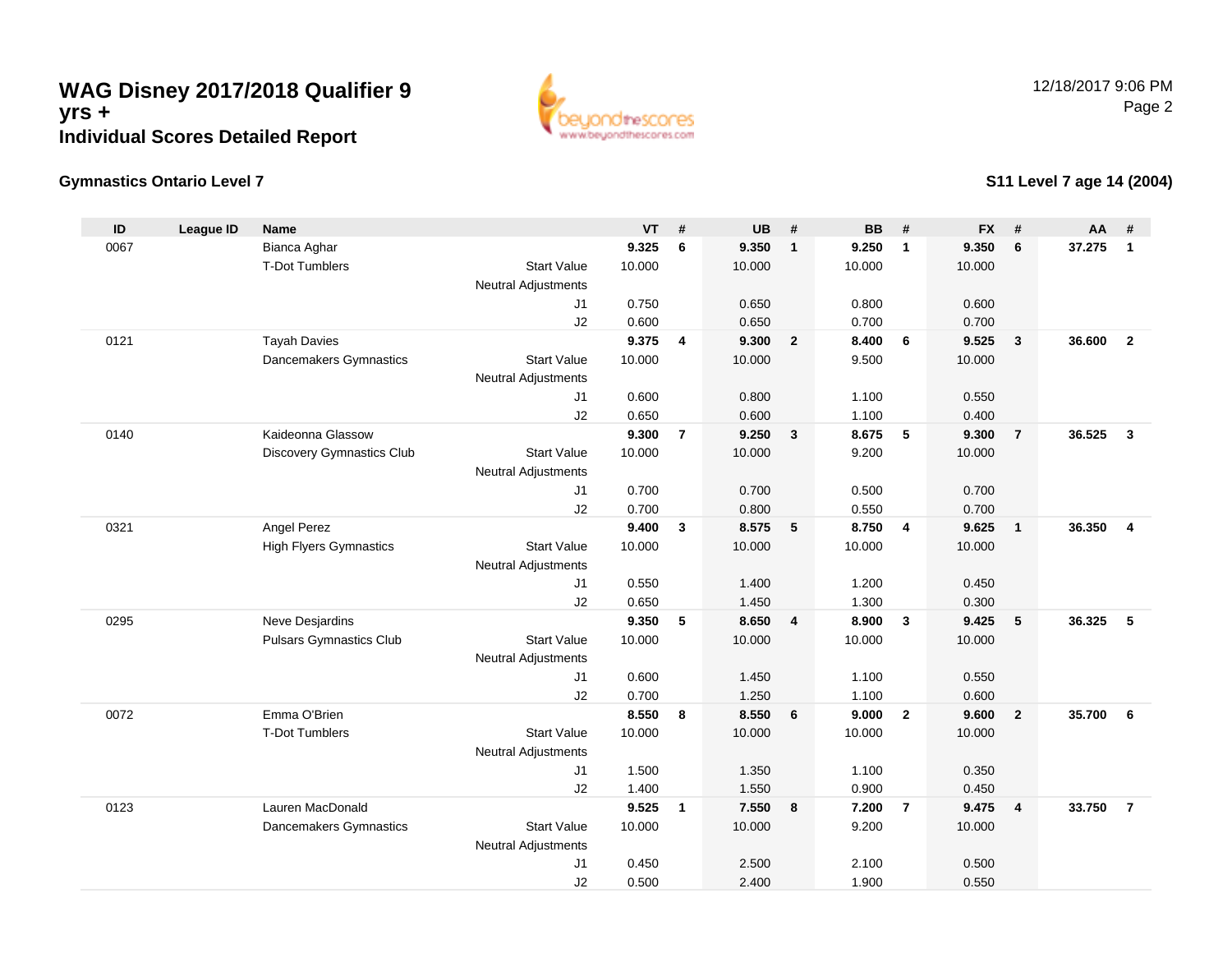## **WAG Disney 2017/2018 Qualifier 9yrs +**

**Individual Scores Detailed Report**



### 12/18/2017 9:06 PM

Page 3

| ingividual Scores Detalled Report |                        | AR AR AR PARAMENT AN IR MONTHAL ALS FOR LIL |        |       |       |              |        |  |
|-----------------------------------|------------------------|---------------------------------------------|--------|-------|-------|--------------|--------|--|
| 0122                              | Alyssa Frotten         |                                             | 9.475  | 8.150 | 7.150 | 8.350<br>- 8 | 33.125 |  |
|                                   | Dancemakers Gymnastics | <b>Start Value</b>                          | 10.000 | 9.500 | 9.500 | 9.500        |        |  |
|                                   |                        | <b>Neutral Adjustments</b>                  |        |       |       | $-0.100$     |        |  |
|                                   |                        | J1                                          | 0.450  | 1.300 | 2.500 | 1.100        |        |  |
|                                   |                        | J2                                          | 0.600  | 1.400 | 2.200 | 1.000        |        |  |

#### **Gymnastics Ontario Level 7**

**S11 Level 7 age 13 (2005)**

| ID   | League ID | <b>Name</b>                      |                            | $VT$ # |                          | <b>UB</b> | #                        | <b>BB</b> # |                          | $FX$ # |                          | $AA$ # |                         |
|------|-----------|----------------------------------|----------------------------|--------|--------------------------|-----------|--------------------------|-------------|--------------------------|--------|--------------------------|--------|-------------------------|
| 0297 |           | Mariella Adams                   |                            | X.XXX  | $\overline{\phantom{a}}$ | X.XXX     | $\overline{\phantom{a}}$ | X.XXX       | $\overline{\phantom{a}}$ | X.XXX  | $\overline{\phantom{a}}$ | 0.000  | --                      |
| 0138 |           | Sonya Chudaeva                   |                            | 9.450  | $\overline{2}$           | 9.500     | 1                        | 9.150       | $\overline{\mathbf{3}}$  | 9.550  | $\overline{\mathbf{2}}$  | 37.650 | - 1                     |
|      |           | <b>Discovery Gymnastics Club</b> | <b>Start Value</b>         | 10.000 |                          | 10.000    |                          | 10.000      |                          | 10.000 |                          |        |                         |
|      |           |                                  | <b>Neutral Adjustments</b> |        |                          |           |                          |             |                          |        |                          |        |                         |
|      |           |                                  | J1                         | 0.500  |                          | 0.450     |                          | 0.800       |                          | 0.500  |                          |        |                         |
|      |           |                                  | J2                         | 0.600  |                          | 0.550     |                          | 0.900       |                          | 0.400  |                          |        |                         |
| 0141 |           | Kylie Sieradzki                  |                            | 9.550  | 1                        | 9.225     | $\overline{\mathbf{2}}$  | 9.450       | $\overline{\mathbf{2}}$  | 9.425  | $\sqrt{3}$               | 37.650 | - 1                     |
|      |           | <b>Discovery Gymnastics Club</b> | <b>Start Value</b>         | 10.000 |                          | 10.000    |                          | 10.000      |                          | 10.000 |                          |        |                         |
|      |           |                                  | <b>Neutral Adjustments</b> |        |                          |           |                          |             |                          |        |                          |        |                         |
|      |           |                                  | J1                         | 0.400  |                          | 0.750     |                          | 0.650       |                          | 0.500  |                          |        |                         |
|      |           |                                  | J2                         | 0.500  |                          | 0.800     |                          | 0.450       |                          | 0.650  |                          |        |                         |
| 0143 |           | Luma Marques                     |                            | 9.450  | $\overline{2}$           | 8.125     | $\overline{\mathbf{3}}$  | 9.600       | 1                        | 9.650  | $\overline{\mathbf{1}}$  | 36.825 | $\overline{\mathbf{2}}$ |
|      |           | <b>Discovery Gymnastics Club</b> | <b>Start Value</b>         | 10.000 |                          | 9.500     |                          | 10.000      |                          | 10.000 |                          |        |                         |
|      |           |                                  | <b>Neutral Adjustments</b> |        |                          |           |                          |             |                          |        |                          |        |                         |
|      |           |                                  | J1                         | 0.500  |                          | 1.250     |                          | 0.400       |                          | 0.350  |                          |        |                         |
|      |           |                                  | J2                         | 0.600  |                          | 1.500     |                          | 0.400       |                          | 0.350  |                          |        |                         |

#### **Gymnastics Ontario Level 7**

**S11 Level 7 age 12 (2006)**

| ID   | League ID | <b>Name</b>                     |                            | $VT$ # |   | <b>UB</b> | - # | <b>BB</b> | -#                      | <b>FX</b> | # | $AA$ # |   |
|------|-----------|---------------------------------|----------------------------|--------|---|-----------|-----|-----------|-------------------------|-----------|---|--------|---|
| 0139 |           | Kate Fischer                    |                            | 9.650  |   | 9.400     |     | 9.625     | $\overline{\mathbf{2}}$ | 9.575     |   | 38.250 |   |
|      |           | Discovery Gymnastics Club       | <b>Start Value</b>         | 10.000 |   | 10.000    |     | 10.000    |                         | 10.000    |   |        |   |
|      |           |                                 | <b>Neutral Adjustments</b> |        |   |           |     |           |                         |           |   |        |   |
|      |           |                                 | J1                         | 0.300  |   | 0.550     |     | 0.350     |                         | 0.500     |   |        |   |
|      |           |                                 | J2                         | 0.400  |   | 0.650     |     | 0.400     |                         | 0.350     |   |        |   |
| 0004 |           | Abby Connolly                   |                            | 9.300  | 3 | 8.975 4   |     | 9.650     |                         | 8.700     |   | 36.625 | 2 |
|      |           | <b>Alliston Gymnastics Club</b> | <b>Start Value</b>         | 10.000 |   | 10.000    |     | 10.000    |                         | 10.000    |   |        |   |
|      |           |                                 | <b>Neutral Adjustments</b> |        |   |           |     |           |                         |           |   |        |   |
|      |           |                                 | J1                         | 0.700  |   | 0.900     |     | 0.300     |                         | 1.200     |   |        |   |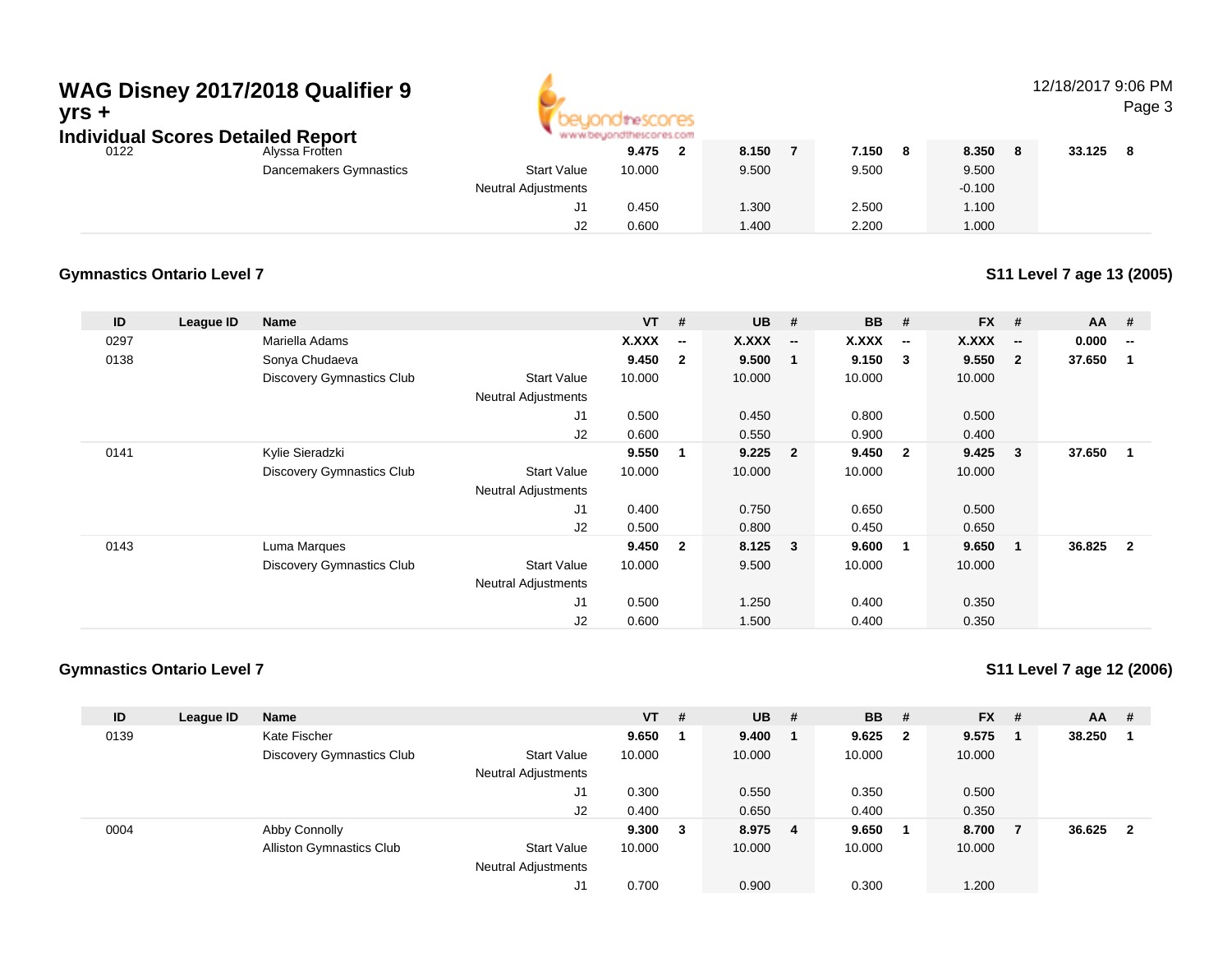# **WAG Disney 2017/2018 Qualifier 9yrs + Individual Scores Detailed Report**



Page 4

| igiviqual Scores Detalled Report |                          | ALAUM/DIDN'IN INTERNATIE REFORM |        |                |        |                |        |                         |          |                         |        |                |
|----------------------------------|--------------------------|---------------------------------|--------|----------------|--------|----------------|--------|-------------------------|----------|-------------------------|--------|----------------|
|                                  |                          | J2                              | 0.700  |                | 1.150  |                | 0.400  |                         | 1.400    |                         |        |                |
| 0099                             | Alexandra Estabrooks     |                                 | 9.250  | 5              | 9.150  | $\overline{2}$ | 8.300  | 5                       | 9.300    | $\mathbf{3}$            | 36.000 | $\mathbf{3}$   |
|                                  | <b>KSG Aurora</b>        | <b>Start Value</b>              | 10.000 |                | 10.000 |                | 9.500  |                         | 10.000   |                         |        |                |
|                                  |                          | Neutral Adjustments             |        |                |        |                |        |                         |          |                         |        |                |
|                                  |                          | J1                              | 0.700  |                | 0.800  |                | 1.100  |                         | 0.800    |                         |        |                |
|                                  |                          | J2                              | 0.800  |                | 0.900  |                | 1.300  |                         | 0.600    |                         |        |                |
| 0136                             | Brianna Pileggi          |                                 | 9.425  | $\mathbf{2}$   | 8.100  | 6              | 9.200  | 3                       | 9.200    | $\overline{4}$          | 35.925 | $\overline{4}$ |
|                                  | <b>Barrie Kempettes</b>  | <b>Start Value</b>              | 10.000 |                | 9.500  |                | 10.000 |                         | 10.000   |                         |        |                |
|                                  |                          | <b>Neutral Adjustments</b>      |        |                |        |                |        |                         |          |                         |        |                |
|                                  |                          | J1                              | 0.550  |                | 1.450  |                | 0.800  |                         | 0.700    |                         |        |                |
|                                  |                          | J2                              | 0.600  |                | 1.350  |                | 0.800  |                         | 0.900    |                         |        |                |
| 0137                             | Danica Sullivan          |                                 | 9.275  | $\overline{4}$ | 9.100  | 3              | 7.925  | $\overline{7}$          | 9.425    | $\overline{\mathbf{2}}$ | 35.725 | 5              |
|                                  | <b>Barrie Kempettes</b>  | <b>Start Value</b>              | 10.000 |                | 10.000 |                | 9.500  |                         | 10.000   |                         |        |                |
|                                  |                          | <b>Neutral Adjustments</b>      |        |                |        |                |        |                         |          |                         |        |                |
|                                  |                          | J1                              | 0.750  |                | 0.900  |                | 1.450  |                         | 0.500    |                         |        |                |
|                                  |                          | J2                              | 0.700  |                | 0.900  |                | 1.700  |                         | 0.650    |                         |        |                |
| 0098                             | <b>Isabelle Danailov</b> |                                 | 9.100  | -6             | 9.400  | $\mathbf{1}$   | 8.400  | $\overline{\mathbf{4}}$ | 8.800    | 6                       | 35.700 | 6              |
|                                  | <b>KSG Aurora</b>        | <b>Start Value</b>              | 10.000 |                | 10.000 |                | 9.500  |                         | 10.000   |                         |        |                |
|                                  |                          | <b>Neutral Adjustments</b>      |        |                |        |                |        |                         | $-0.100$ |                         |        |                |
|                                  |                          | J1                              | 0.900  |                | 0.600  |                | 1.000  |                         | 1.100    |                         |        |                |
|                                  |                          | J2                              | 0.900  |                | 0.600  |                | 1.200  |                         | 1.100    |                         |        |                |
| 0109                             | Mackenzie Rees           |                                 | 9.050  | $\overline{7}$ | 8.575  | 5              | 7.975  | 6                       | 9.100    | $-5$                    | 34.700 | $\overline{7}$ |
|                                  | Quinte Bay               | <b>Start Value</b>              | 10.000 |                | 10.000 |                | 9.500  |                         | 10.000   |                         |        |                |
|                                  |                          | Neutral Adjustments             |        |                |        |                |        |                         |          |                         |        |                |
|                                  |                          | J1                              | 0.900  |                | 1.350  |                | 1.650  |                         | 0.800    |                         |        |                |
|                                  |                          | J2                              | 1.000  |                | 1.500  |                | 1.400  |                         | 1.000    |                         |        |                |

#### **Gymnastics Ontario Level 7**

**S11 Level 7 age 11 (2007)**

| ID   | League ID | <b>Name</b>               |                            | $VT$ # |              | <b>UB</b> | - # | <b>BB</b> | #                       | <b>FX</b> | #  | $AA$ # |                         |
|------|-----------|---------------------------|----------------------------|--------|--------------|-----------|-----|-----------|-------------------------|-----------|----|--------|-------------------------|
| 0142 |           | Sydney So                 |                            | 9.250  | $\mathbf{2}$ | 9.750     |     | 9.850     |                         | 9.525     |    | 38.375 |                         |
|      |           | Discovery Gymnastics Club | <b>Start Value</b>         | 10.000 |              | 10.000    |     | 10.000    |                         | 10.000    |    |        |                         |
|      |           |                           | <b>Neutral Adjustments</b> |        |              |           |     |           |                         |           |    |        |                         |
|      |           |                           | J1                         | 0.800  |              | 0.200     |     | 0.150     |                         | 0.400     |    |        |                         |
|      |           |                           | J2                         | 0.700  |              | 0.300     |     | 0.150     |                         | 0.550     |    |        |                         |
| 0070 |           | Maraal Rahravani-Eng      |                            | 9.300  |              | 9.300 2   |     | 9.350     | $\overline{\mathbf{2}}$ | 9.300     | -2 | 37.250 | $\overline{\mathbf{2}}$ |
|      |           | <b>T-Dot Tumblers</b>     | <b>Start Value</b>         | 10.000 |              | 10.000    |     | 10.000    |                         | 10.000    |    |        |                         |
|      |           |                           | <b>Neutral Adjustments</b> |        |              |           |     |           |                         |           |    |        |                         |
|      |           |                           | J1                         | 0.700  |              | 0.650     |     | 0.700     |                         | 0.700     |    |        |                         |